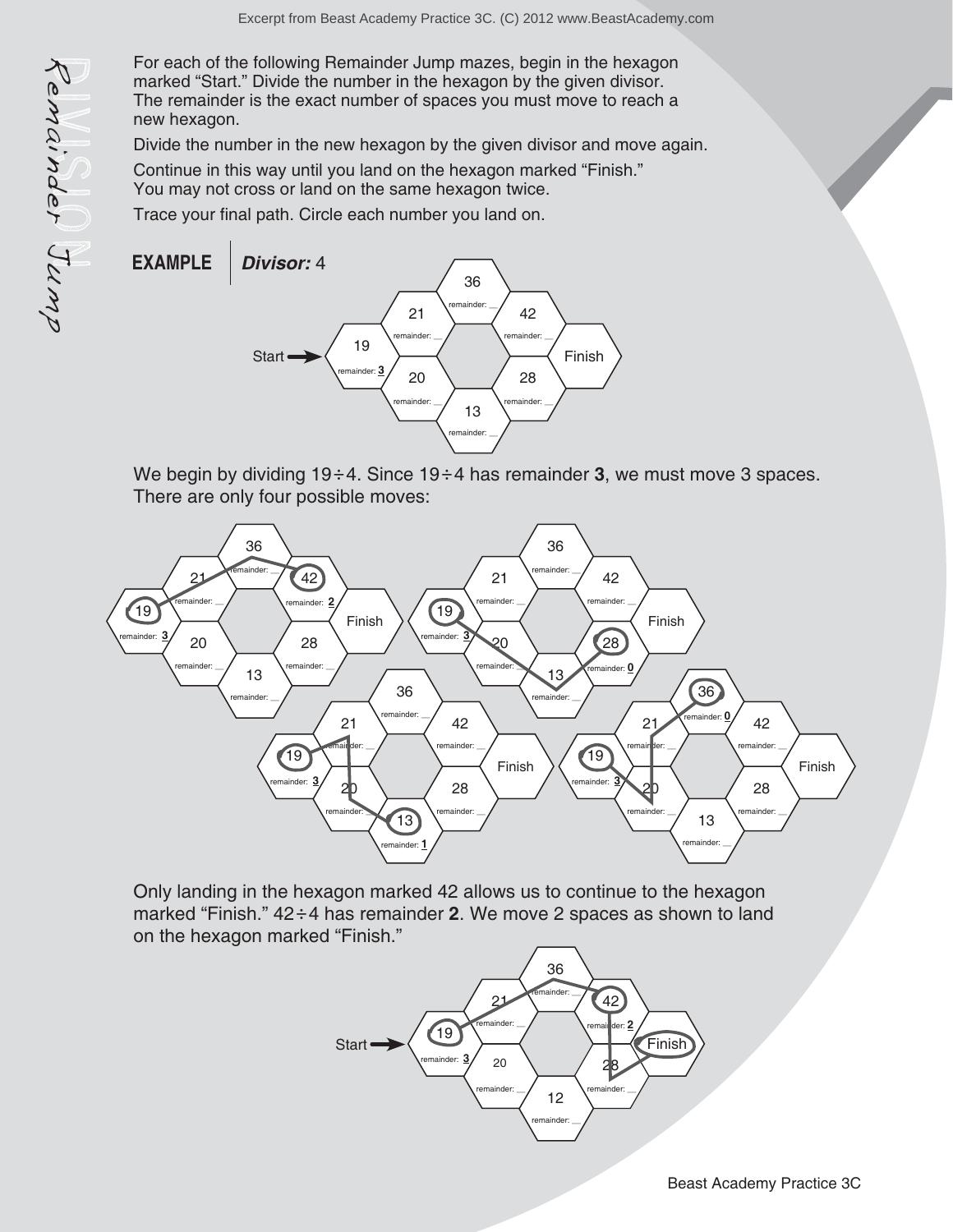Remainder Jump